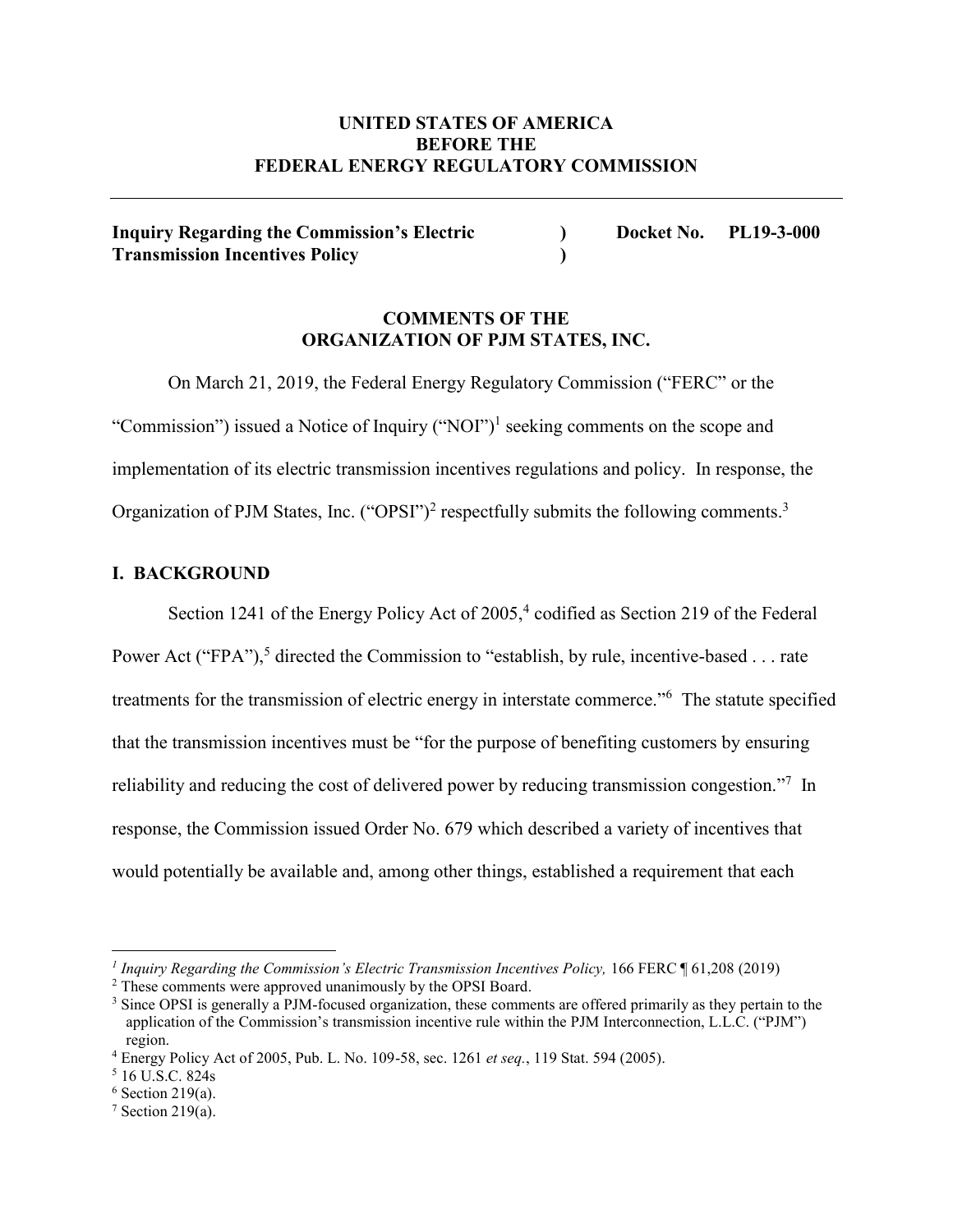applicant demonstrate a nexus between the incentive(s) sought and the risks and challenges of the investment being made. 8

The Commission notes in the NOI that it has been thirteen years since it issued Order No. 679, and there have been many significant developments in how transmission is planned, developed, operated, and maintained during that time period.<sup>9</sup> Because of that, the Commission is now re-examining the scope and implementation of its transmission incentives policy and how it should evaluate future requests for transmission incentives. In particular, the Commission is considering whether the "risks and challenges" approach, first adopted in Order 679, remains the most effective means of complying with the requirements of Section 219

#### **II. COMMENTS**

# **A. The Incentive Must Benefit Consumers**

OPSI recommends that the Commission retain its Order 679 risks and challenges framework in its process for evaluating incentive applications. In OPSI's view, however, the risk/challenge approach, by itself, does not achieve the transmission investment objective specified in Section 219 in the way Section 219 requires. Specifically, Section 219 contains two critical elements which limit incentive eligibility:  $(1)$  the incentivized project or action<sup>10</sup> must be for the purpose of "ensuring reliability or reducing the cost of delivered power by reducing transmission congestion<sup>"11</sup>; and (2) the result of granting an incentive must be "for the purpose" of benefitting consumers."12 While the objective of Section 219 was to enhance transmission

 <sup>8</sup> *Promoting Transmission Investment through Pricing Reform*, Order No. 679, 116 FERC ¶ 61,057, *order on reh'g*, Order No. 679-A, 117 FERC ¶ 61,345 (2006), *order on reh'g*, 119 FERC ¶ 61,062 (2007). 9 NOI, at P 2.

 $10$  A relevant action is, for example, joining a Transmission Organization, which is discussed in Section 219(c) and covered in Section II.B of these comments below.

 $11$  Section 219(a)

<sup>&</sup>lt;sup>12</sup> Section 219(a)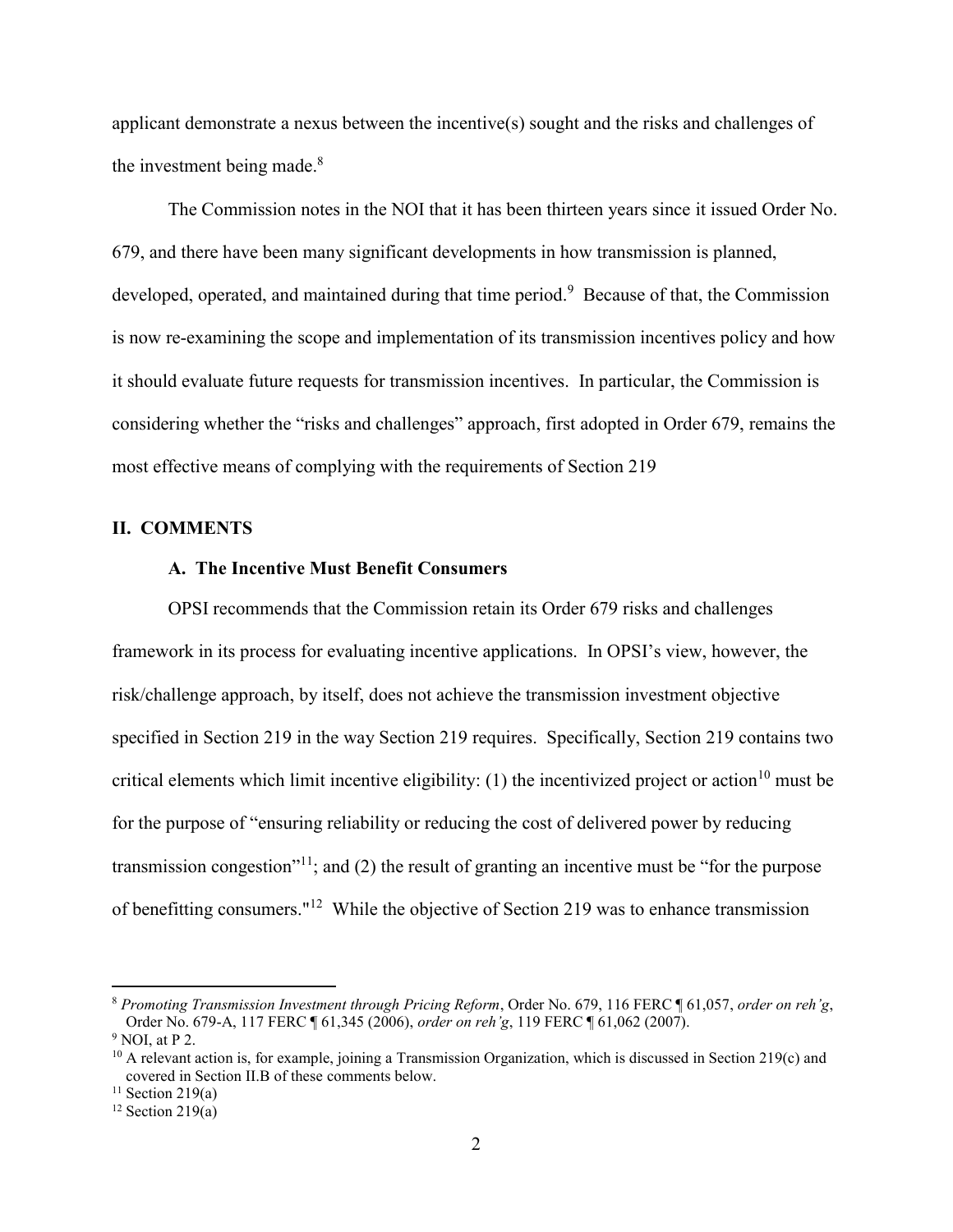investment, that objective is subject to these critical limiting elements on incentive eligibility. In OPSI's view, the Commission's current incentive application review process does not give sufficient weight to the "benefiting consumers" element of Section 219.<sup>13</sup>

The Commission's current transmission incentives rule correctly requires an applicant for a project-specific incentive to show that its project will meet the threshold statutory requirement for ensuring reliability or reducing transmission congestion.<sup>14</sup> Presumably, the potential improved reliability or potential reduced transmission congestion that reduces the delivered cost of power are the sources of the "benefits" to which Section 219(a) refers. But, not all projects or actions that improve reliability or reduce transmission congestion will benefit consumers, particularly when taking cost into account. While consumer benefit is a statutory requirement for the granting of incentives under Section 219, the Commission does not currently employ any benefit metrics in its process for evaluating incentive requests and has no mechanism such as a benefit/cost test to ensure that incentives are granted only for projects or actions that benefit consumers.

The Commission previously considered this benefits issue in Order 679<sup>15</sup> and 679-A.<sup>16</sup> In Order 679-A, the Commission listed four reasons for rejecting requests that it include a benefit/cost test in its process for evaluating incentives requests. The four stated reasons can be summarized as:

<sup>&</sup>lt;sup>13</sup> OPSI notes that, in the Commission's Order 1000 proceeding, multiple parties (including the Illinois Commerce Commission and the Organization of MISO States) requested that the Commission reconsider its transmission incentive policy to incorporate benefit/cost measures therein. However, the Commission denied those requests at that time (2011) stating that they were "beyond the scope" of that proceeding. (Order 1000, at P 771). OPSI thanks the Commission for now putting this benefits issue into the scope of its March 21 NOI.

<sup>&</sup>lt;sup>14</sup> Although Commission's reliability/transmission congestion threshold test is not sufficiently rigorous with respect to the Transco or RTO participation ROE adder incentives, as OPSI will explain in Section II.B of these comments.

<sup>15</sup> Order 679, at P 65.

<sup>16</sup> Order 679-A, at 35-40.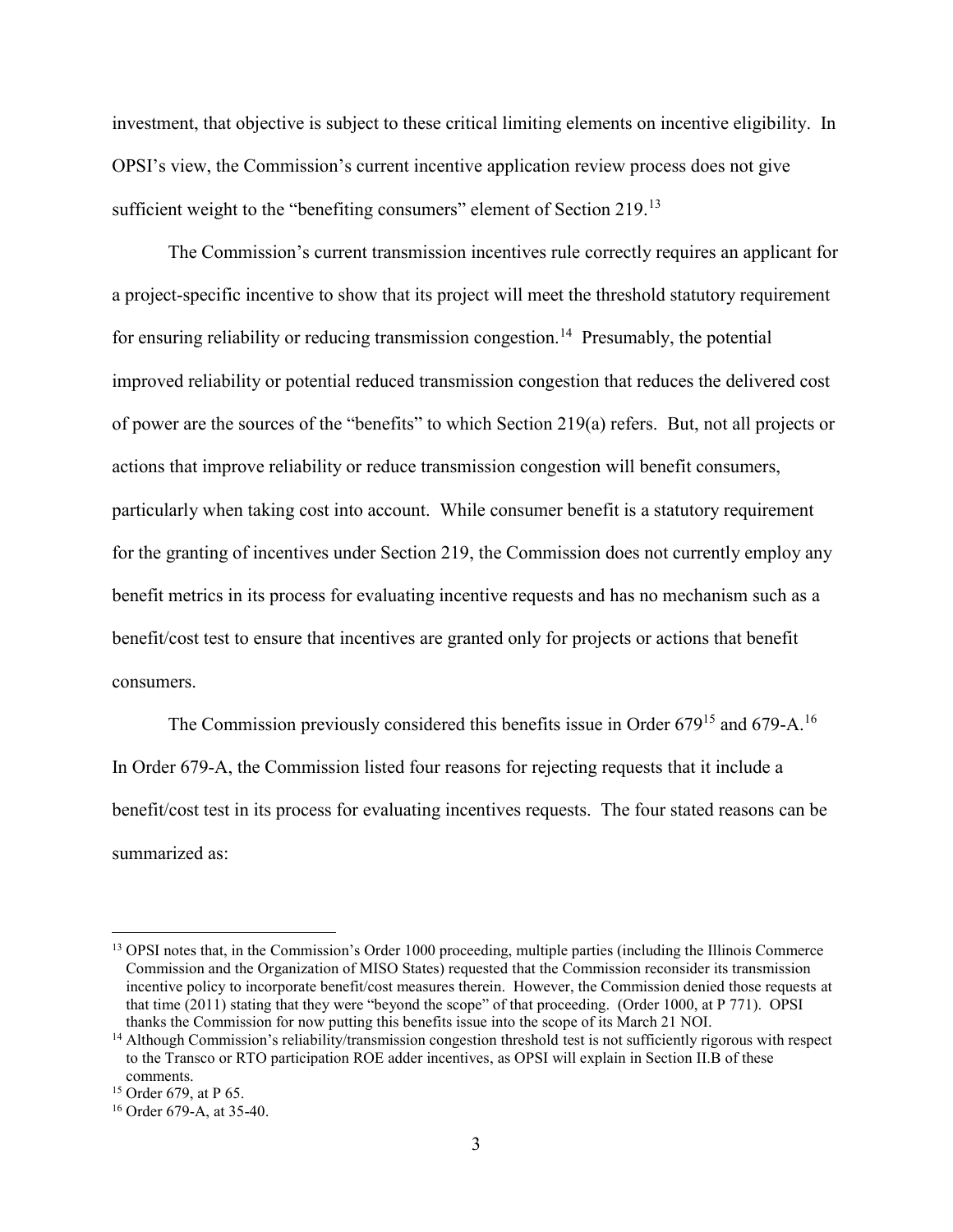- (1) The Commission interpreted Congress's approval of Section 219 the previous year as rejection of the Commission's traditional approach for setting transmission rates, of which benefit/cost assessment was a part;
- (2) All rates must be just and reasonable under Section 205, including incentive rates;
- (3) The courts have held that the Commission may consider non-cost factors in setting rates; and
- (4) The Commission's nexus test will ensure that incentives are granted only where the incentives are tailored to address the demonstrable risks or challenges faced by the applicant.

In putting forth its first stated reason for not adopting a benefit/cost test within its initial transmission incentives rule, the Commission did not find that Congress was passing judgment specifically on the benefit/cost measures that the Commission employed prior to 2005 or benefit/cost measures generally. Instead, the Commission observed that Section 219 "was enacted to counteract a long decline in transmission investment"<sup>17</sup> and that Congress was urging the Commission to "use its full discretion under section 205 to 'promot[e] capital investment'."18 The Commission concluded from those observations that Section 219 did not permit it to codify the then-current status quo in its new incentives rule.<sup>19</sup> OPSI does not dispute any of those Commission observations or the conclusion the Commission reached therefrom. But, those 2006 Commission observations about Congressional intent with respect to Section 219 did not, and do not, require or permit the Commission to ignore or give short-shrift to the requirement specifically stated in Order 219 that consumers be benefitted by the granting of an incentive. In addition, the passage of thirteen years and the current active state of transmission investment,

 <sup>17</sup> Order 679-A, at 36.

<sup>18</sup> Order 679-A, at 36.

<sup>19</sup> Order 679-A, at 36.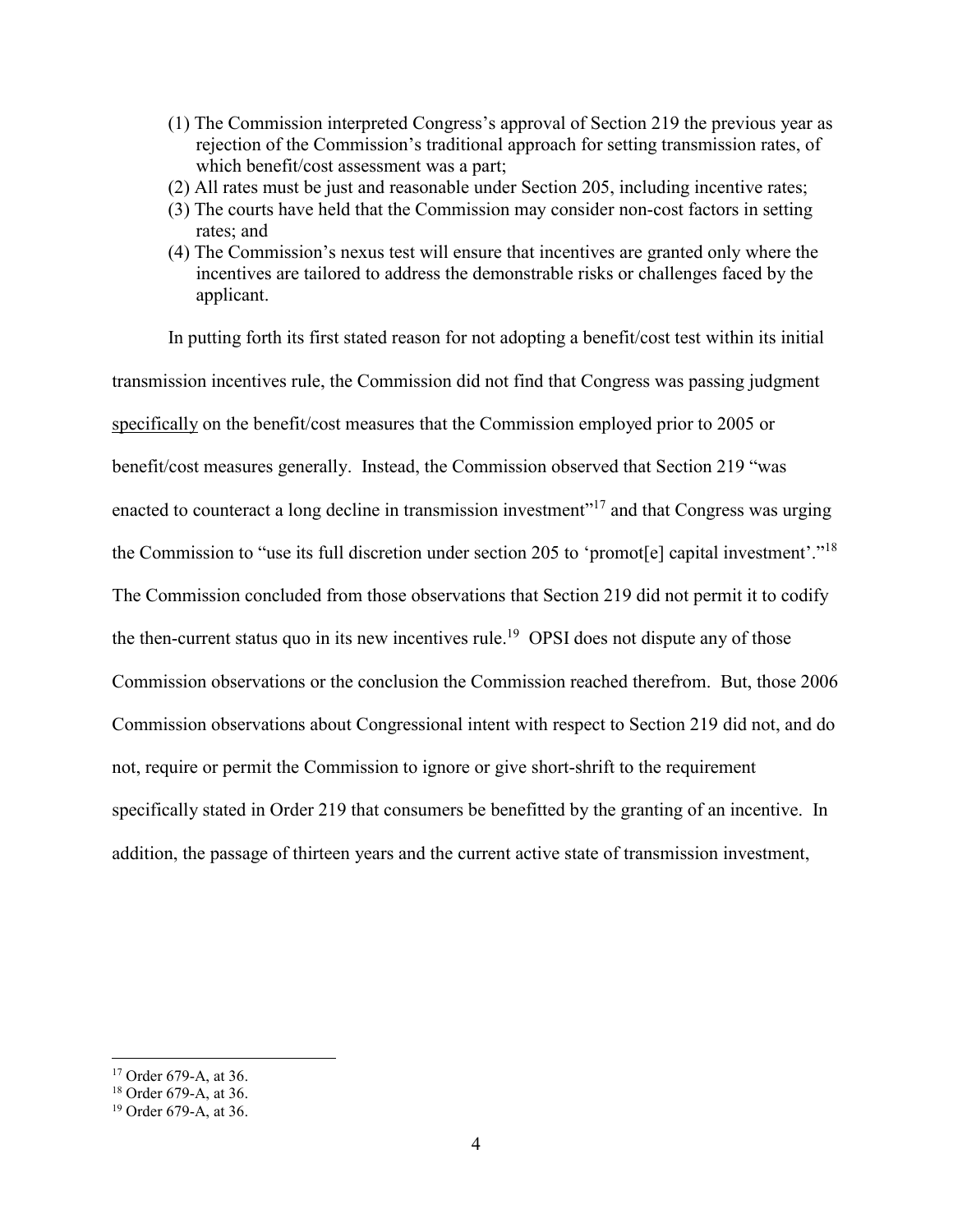

especially in PJM,20 give further weight to OPSI's benefit/cost recommendations at this time*.*

In its second stated reason for not adopting a benefit/cost test within its initial transmission incentives rule, the Commission seems to suggest that, because all rates must be just and reasonable under section 205, the Commission need not include provisions in its incentive application review process to assess justness and reasonableness of granting specific incentives.<sup>21</sup> Section 219 specifically notes that, "all rates approved under the rules adopted pursuant to this section, including any revisions to the rules, are subject to the requirements of Sections 205 and 206 that all rates, charges, terms, and conditions be just and reasonable and not unduly discriminatory or preferential."<sup>22</sup> But that fact indicates to OPSI that the Commission should employ benefit metrics or require a benefit/cost test to ensure that the incentives it grants pursuant to Section 219 are just and reasonable, rather than rejecting such a test. Approving an

<sup>&</sup>lt;sup>20</sup> See chart from the U.S. Energy Information Administration (February 9. 2018).

<sup>21</sup> Order 679-A, at 38.

 $22$  Section 219(d).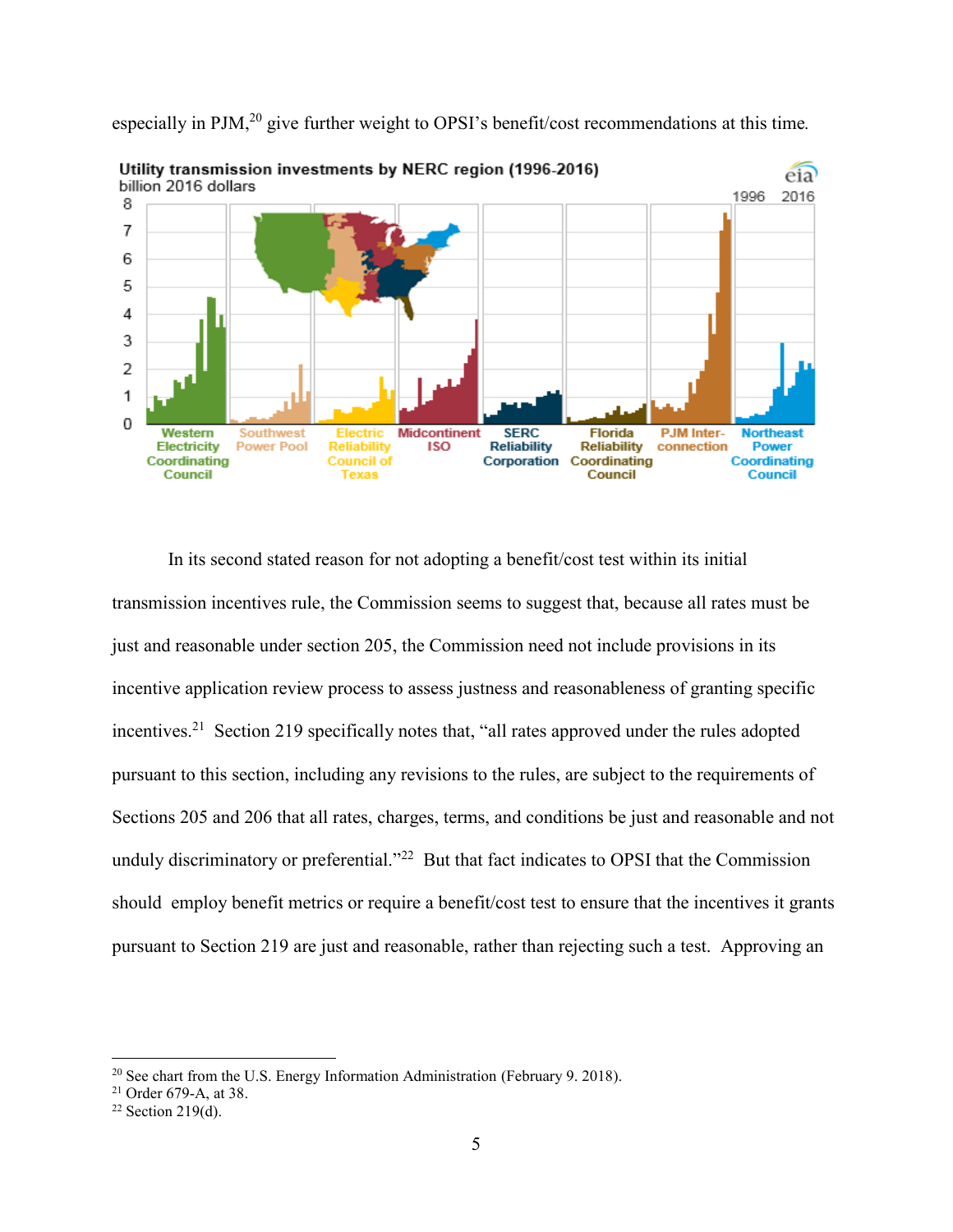incentive under Section 219 and then subsequently rejecting it under Section 205 would seem to put the statutes at conflict.

With respect to the Commission's third stated reason for not adopting a benefit/cost test within its initial transmission incentives rule, OPSI understands the Commission's reference to "non-cost factors" as noting that there may be non-quantifiable benefits that a strictly quantitative benefit/cost test may not capture. Five years after the Commission declined to adopt benefit cost measures in Order 679, the Commission directly took on the benefits issue in the context of Order 1000. In its Regional Cost Allocation Principle 1, the Commission directed that "[t]he cost of transmission facilities must be allocated to those within the transmission planning region that benefit from those facilities in a manner that is at least roughly commensurate with estimated benefits."<sup>23</sup> With respect to benefits, the Commission stated that benefits may include, "maintaining reliability and sharing reserves, production cost savings and congestion relief, and/or meeting Public Policy Requirements."24 Since the Commission has determined in Order 1000 that the benefits of projects for maintaining reliability and projects for congestion relief (the two types of projects eligible for incentives under Section 219) can be incorporated into benefit/cost ratios, the Commission's Order 679-A concern regarding "non-cost factors," is now ripe for reconsideration.

The Commission's fourth stated reason for not adopting a benefit/cost test within its initial transmission incentives rule, was merely a note that the Commission's nexus test will ensure that incentives are granted only where the incentives are tailored to address the demonstrable risks or challenges faced by the applicant. While the Commission's nexus test may be useful both for identifying barriers that may cause a transmission project to not be

 <sup>23</sup> Order 1000, at P 622.

<sup>24</sup> Order 1000, at P 622, emphasis added.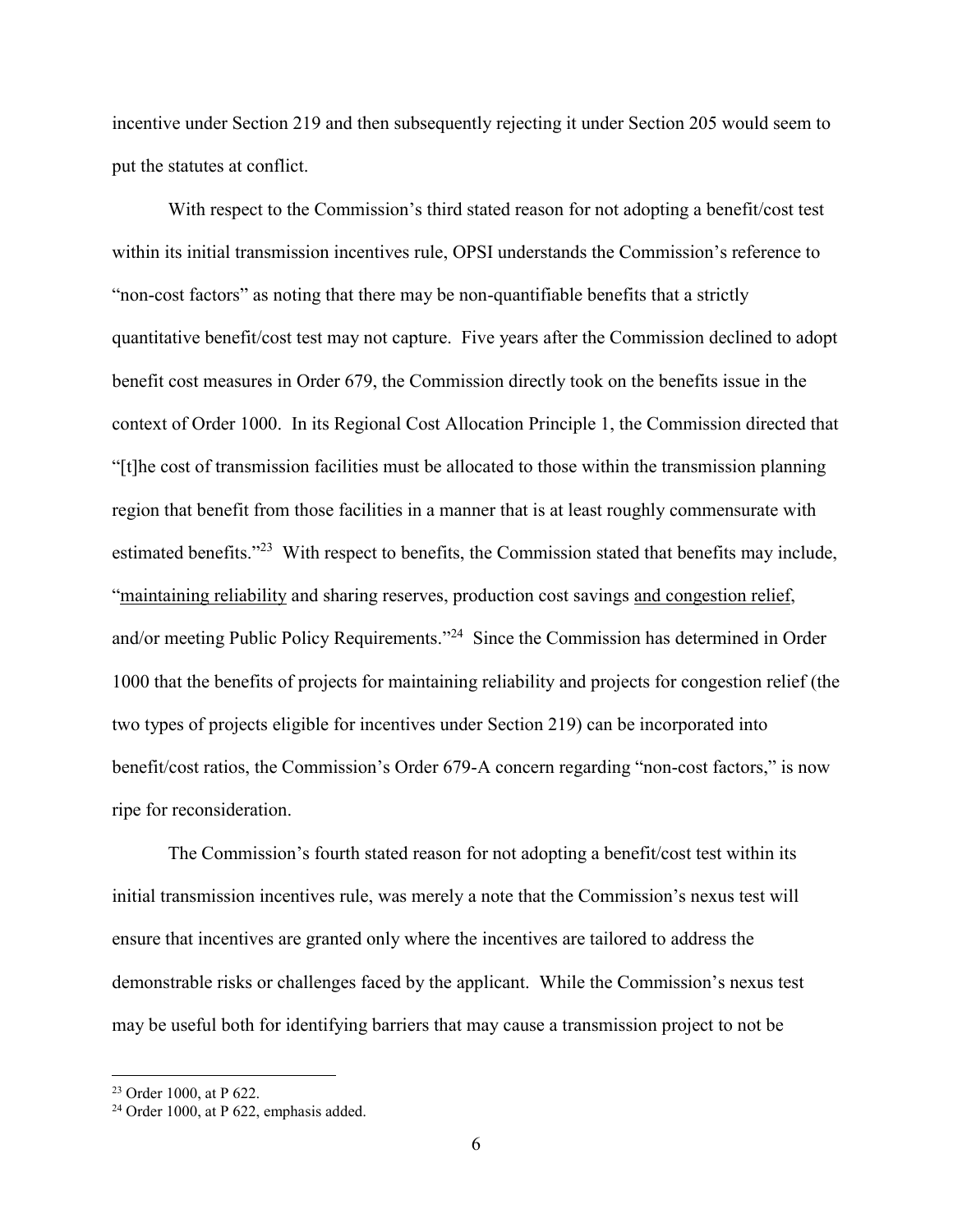undertaken or completed absent an incentive and in in tailoring the incentive(s) to address those barriers, but application of the nexus test doesn't mean that the project will produce benefits for consumers as required by Section 219. On the other hand, benefit/cost analyses are specifically designed for the purpose of measuring benefits and comparing them to cost (including cost of the incentive, if any). To ensure the statutory requirement that incentives granted by the Commission must be "for the purpose of benefitting consumers", the current nexus test is not a proxy for, or substitute for, benefit metrics and benefit/cost ratios.

While a benefit/cost test should, arguably, have been part of the Commission's incentive review process from the beginning, OPSI is pleased that the Commission is now inquiring about how it might incorporate benefit metrics and benefit/cost tests in its transmission incentive evaluation process which currently uses a risk/challenge framework and a nexus test on a caseby-case basis to tailor granted incentives to the risks and challenges faced. The NOI posits that, "The Commission could instead evaluate incentive requests based on the transmission project's potential to achieve benefits related to reliability and reductions in the cost of delivered power by reducing transmission congestion."<sup>25</sup> But, because of the way the Commission uses the word "instead" in that statement, OPSI is concerned that the Commission perceives assessing consumer benefits in its evaluation of transmission incentive requests to be an alternative to its current risk/challenge framework and nexus test, rather than an addition to those current processes. To be clear, OPSI is proposing that the Commission employ benefit metrics and use benefit/cost analyses in addition to its current risks/challenges assessment, rather than instead of that current assessment process.

 <sup>25</sup> NOI, at 13, emphasis added.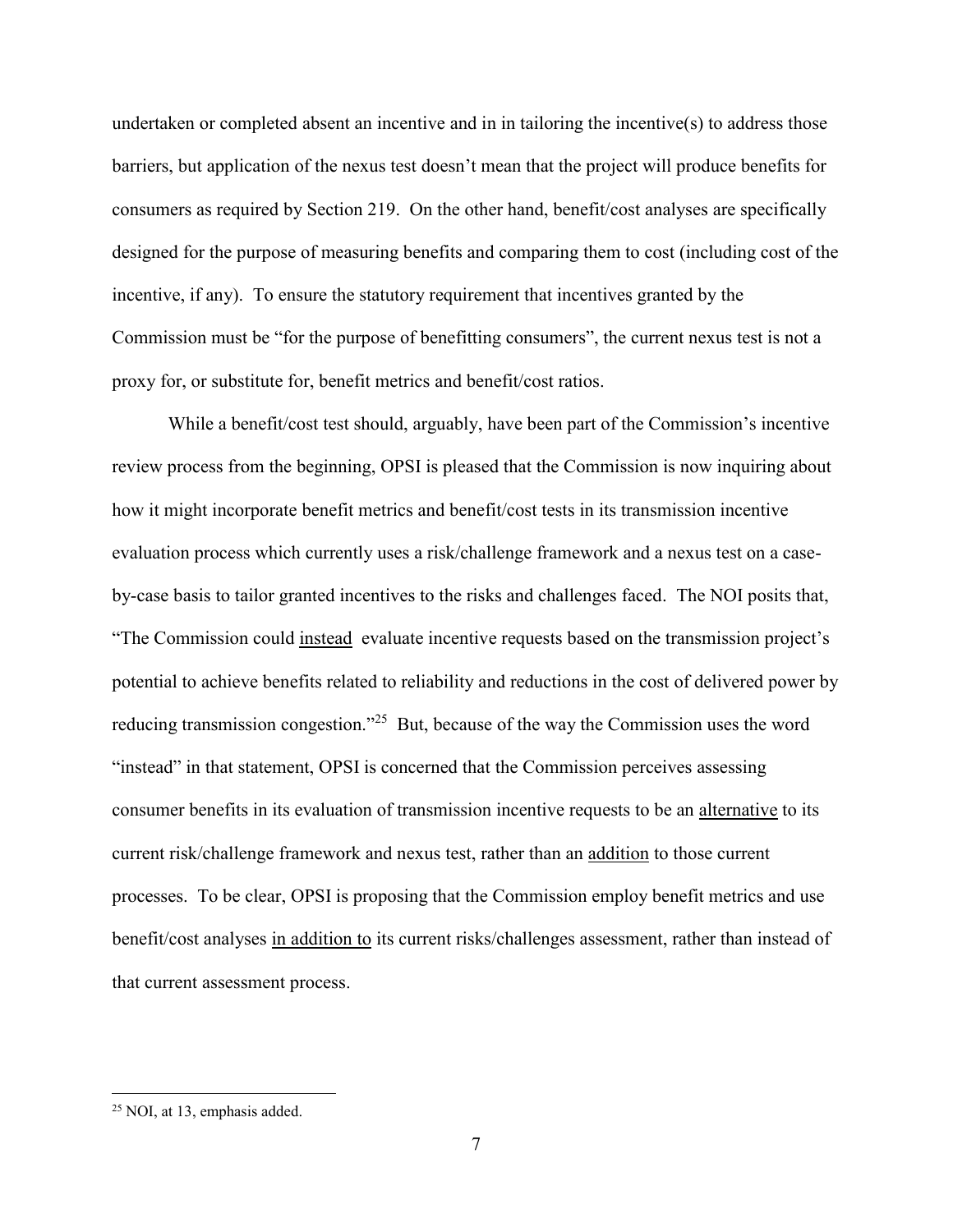The Commission's risk/challenge test for evaluating transmission incentive requests helps identify transmission projects that, because of the risk/challenge barrier, might not be completed absent granting of an incentive. The risk/challenge assessment, even when paired with the nexus test, is not, as the Commission suggests, a proxy for the benefits expected to be produced by the incentive.26 Any project assessment test can be improved, and the Commission's risk/challenge test has matured through case-by-case application over the thirteen years that the test has been employed. OPSI believes that, overall, the Commission's risk/challenge test has performed satisfactorily for the limited purpose for which it was designed, namely, helping to identify transmission projects that might not be undertaken or completed absent granting of an incentive. The reason why such a test is important is that it would be wasteful and unnecessary to grant an incentive for a project or action that would happen without the incentive. OPSI also believes that the Commission's "nexus" requirement, as refined in its 2012 Policy Statement does a reasonable job tailoring an incentive to the risk or challenge faced by a transmission project.

While identifying transmission projects that might not be undertaken or completed absent granting of an incentive (and tailoring the incentive to the risk/challenge that a project faces) is not an explicit requirement of Section 219, it is implicit in the transmission investment objective set out by Section 219. For that reason, OPSI recommends that the Commission retain its current risk/challenge framework and nexus test. On the other hand, Order 219 explicitly and unambiguously requires that the granting of an incentive must be "for the purpose of benefitting consumers."27 Even if an incentive applicant satisfies the statutory requirement for ensuring reliability/reducing transmission congestion and the project is determined, pursuant to the

 <sup>26</sup> NOI, at 12.

 $27$  Section 219(a).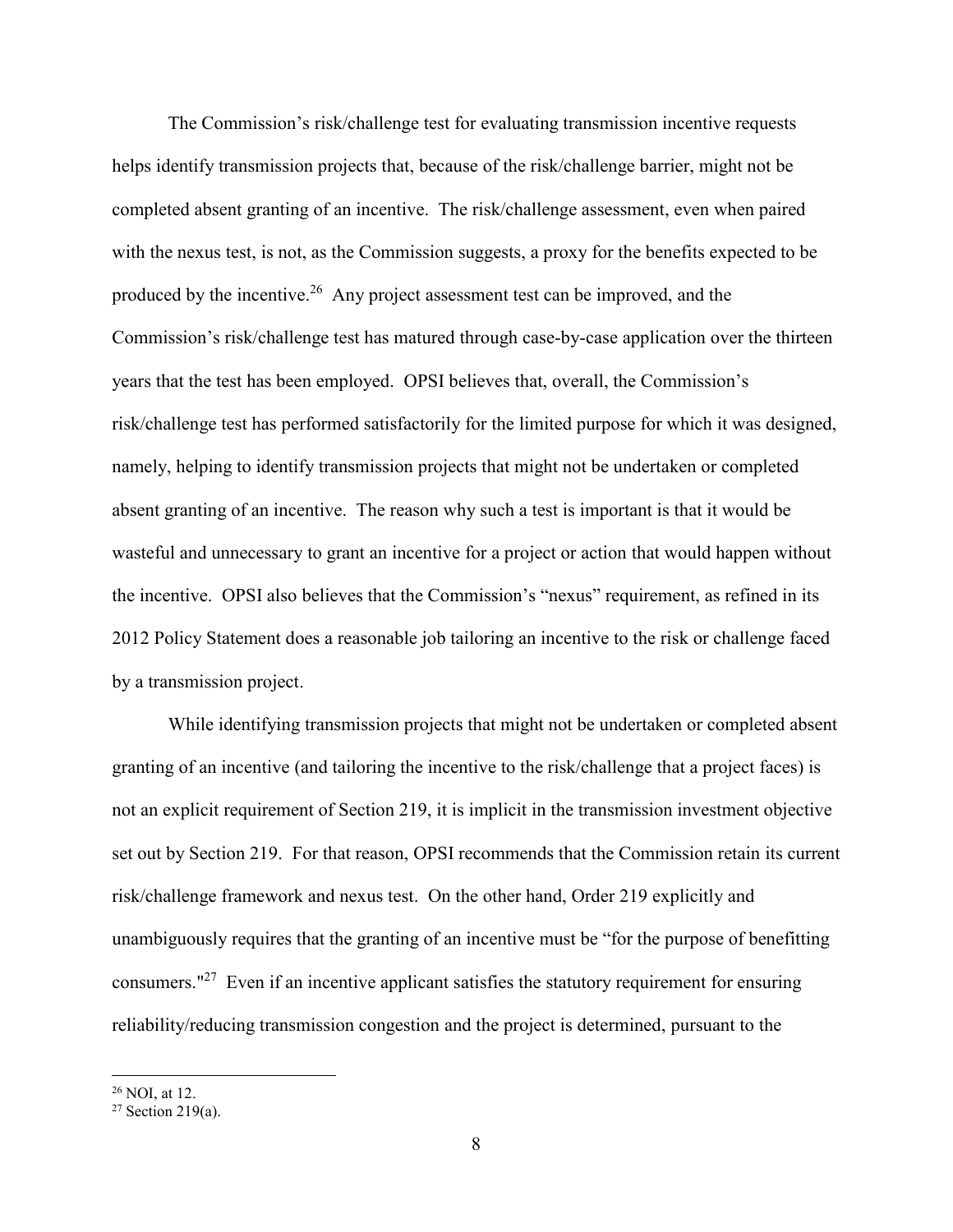risk/challenge framework, to be unlikely to be completed absent receipt of an incentive, and the incentive is tailored, using the nexus test, to the risks/challenges faced, that project does not necessarily warrant an incentive. Rather, the project must also benefit consumers. Specifically, the benefit of the project for the consumers who will be required to pay for it must be determined to exceed the cost of the project which those consumers bear, plus the additional cost of the incentive, if any.

To implement a benefit/cost test, the Commission will need to have methods for assessing benefits—typically referred to as benefit metrics. Fortunately, the nation's RTOs and other Order 1000 regional planning entities have considerable expertise in developing transmission project benefit metrics within the context of their Commission-required Order 1000 transmission planning functions. OPSI recommends that the Commission gather information from the RTOs and other Order 1000 regional planning entities, and, perhaps, other relevant entities, about how benefit metrics are currently used in transmission project evaluation processes. After that information is available, it may be helpful for the Commission to solicit comments on the details around how benefit metrics could be used in developing a benefit/cost test applicable to Section 219 transmission incentive requests.

# **B. Incentive for Joining a Transmission Organization or Being a Transco**

# **1. Incentive for Joining a Transmission Organization**

Subsection (c) of Section 219 authorizes the Commission to grant an incentive to a "transmitting utility or electric utility that joins a Transmission Organization." In contrast to Subsection 219(a) which is largely project-focused, Subsection 219(c) is aimed at incenting a broader and more general action by a utility, namely the action of joining a Transmission Organization. As with project-based incentives, OPSI avers that an incentive granted under Subsection 219(c) must also be shown to be "for the purpose of benefitting consumers by

9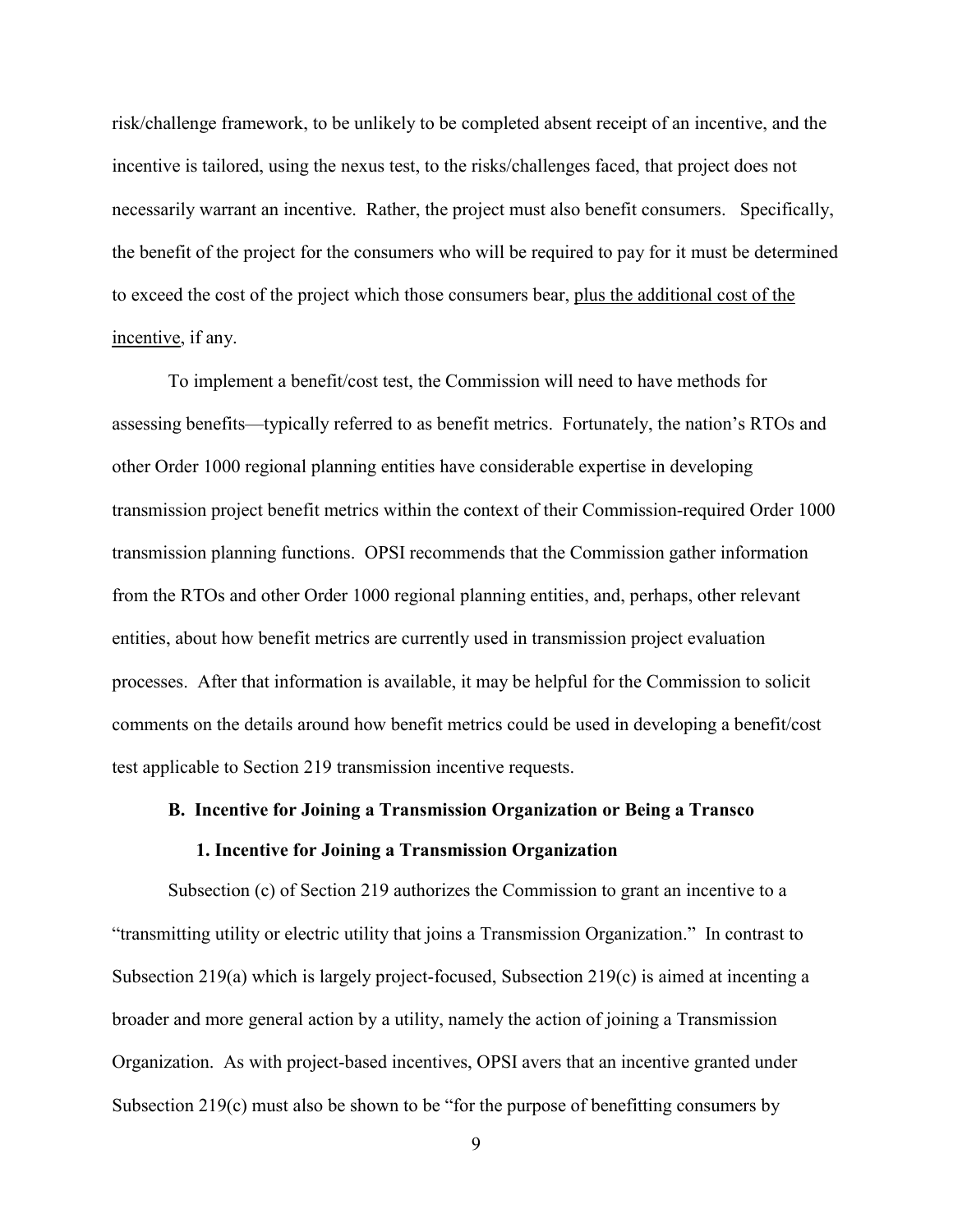ensuring reliability and reducing the cost of delivered power by reducing transmission congestion." Accordingly, as a threshold matter, an applicant for an incentive under Subsection 219(c) should be required to demonstrate that a result of its participation in the Transmission Organization will be either ensuring reliability or reducing transmission congestion in a way that will reduce the cost of delivered power. As with its evaluation recommendation for projectspecific incentives, OPSI believes that the Commission can use a risk/challenge framework and nexus test to assess whether the incentive requested under Subsection 219(c) (joining a Transmission Organization) is needed to overcome a barrier or hindrance which would otherwise thwart the applicant from joining the Transmission Organization (and, thus, thwart the achievement of the reliability improvement or the congestion reduction). Similarly, as with project-based incentives, OPSI believes that the Commission should employ benefit metrics and use a benefit/cost test in its evaluation of incentive applications under Subsection 219(c) to ensure that the "benefitting consumers" requirement of Section 219 is satisfied (specifically that the reliability improvement or congestion reduction achieved through participation of the utility in the Transmission Organization benefits the consumers who bear those costs). An incentive should not be granted to an applicant under Subsection 219(c) if doing so does not benefit those consumers.

An incentive granted under Subsection 219(c) that is ongoing in nature, such as an adder to the utility's base ROE, should be discontinued on a showing that the ongoing cost of the incentive to consumers exceeds the ongoing benefit they receive. Similarly, if a utility would be reasonably likely to continue its participation in the Transmission Organization even if its previously granted incentive were to be discontinued, the ongoing costs to consumers of maintaining the incentive would arguably exceed the ongoing benefit of doing so. For example,

10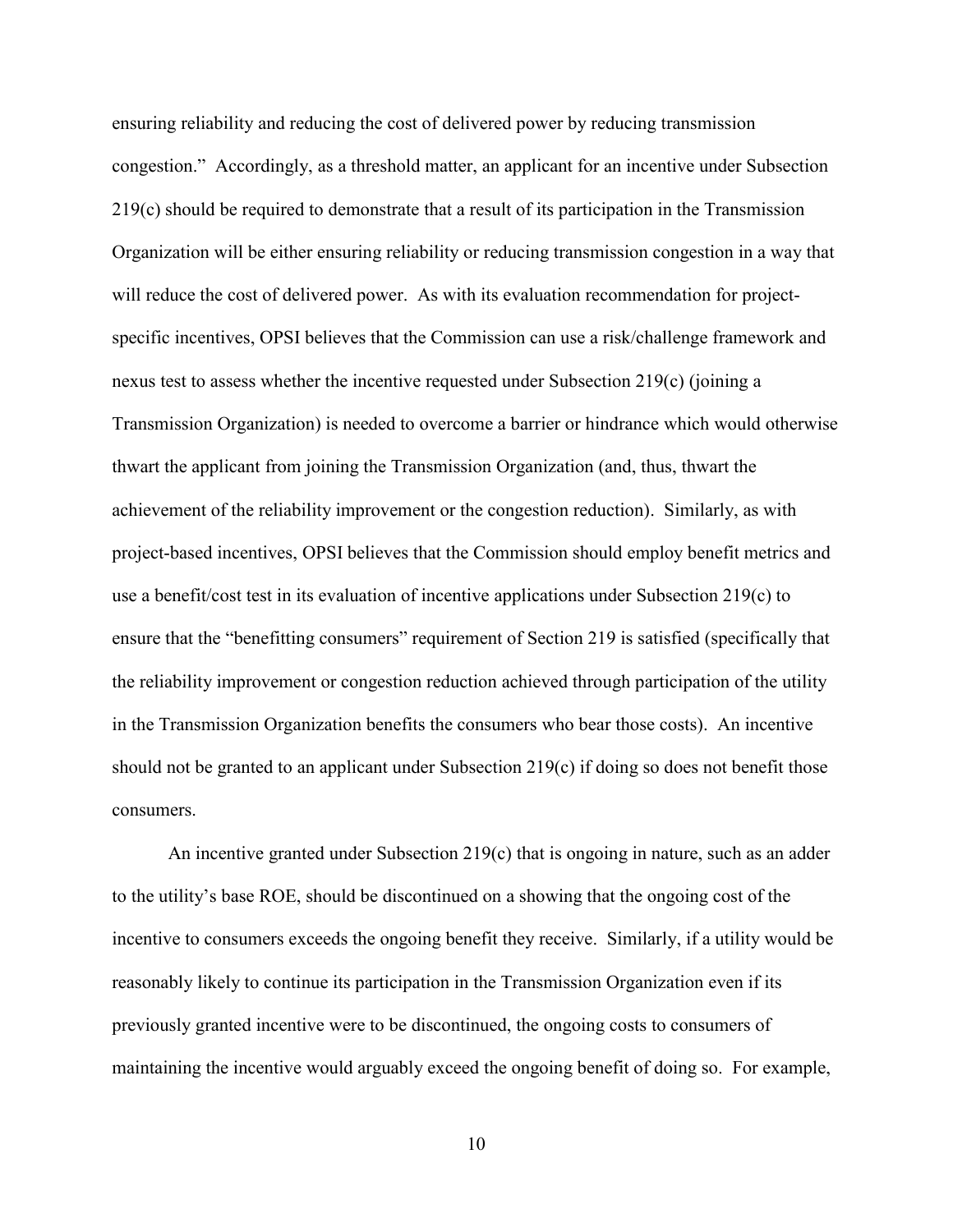if a state law requires utility participation in a Transmission Organization, the utility is not likely to discontinue its participation and the costs to consumers of any incentive for the utility to participate in the Transmission Organization would be wasteful.<sup>28</sup>

On December 21, 2018, OPSI President Michael Richard, on behalf of the OPSI Board of Directors sent a letter ("December Letter") to all five FERC Commissioners to express concern regarding "the ROE adder incentive for RTO participation."29 The OPSI Board expressed its wish to "work[ing] with the Commission to ensure that ROE incentive policy achieves its intended goals and produces just and reasonable rates."30

OPSI notes here that ROE is not specifically mentioned in Section 219(c) regarding incentives for joining a Transmission Organization and that non-ROE incentives may be better tailored to the Section 219(c) goal of promoting participation in Transmission Organizations. In Q62, the Commission asks whether incentives other than ROE adders should be considered for utilities that join Transmission Organizations, and OPSI would support that path.<sup>31</sup> Non-ROE incentives may be particularly useful for inducing non-public utility (*e.g.*, co-op) participation in Transmission Organizations.

#### **2. Incentive for Being a Transco**

The Commission's current process for Transco incentives suffers from some of the same weaknesses as the Commission's current process for Transmission Organization participation incentives. Specifically, the requirements for demonstrating that a result of incenting the Transco structure will be either ensuring reliability or reducing transmission congestion in a way

<sup>&</sup>lt;sup>28</sup> For instance, Virginia state law requires certain electric utilities in the Commonwealth to join a regional transmission entity, See, Va. Code §56-579.

<sup>29</sup> December Letter, at 1.

<sup>&</sup>lt;sup>30</sup> December Letter, at 2.

<sup>31</sup> NOI, at P 38.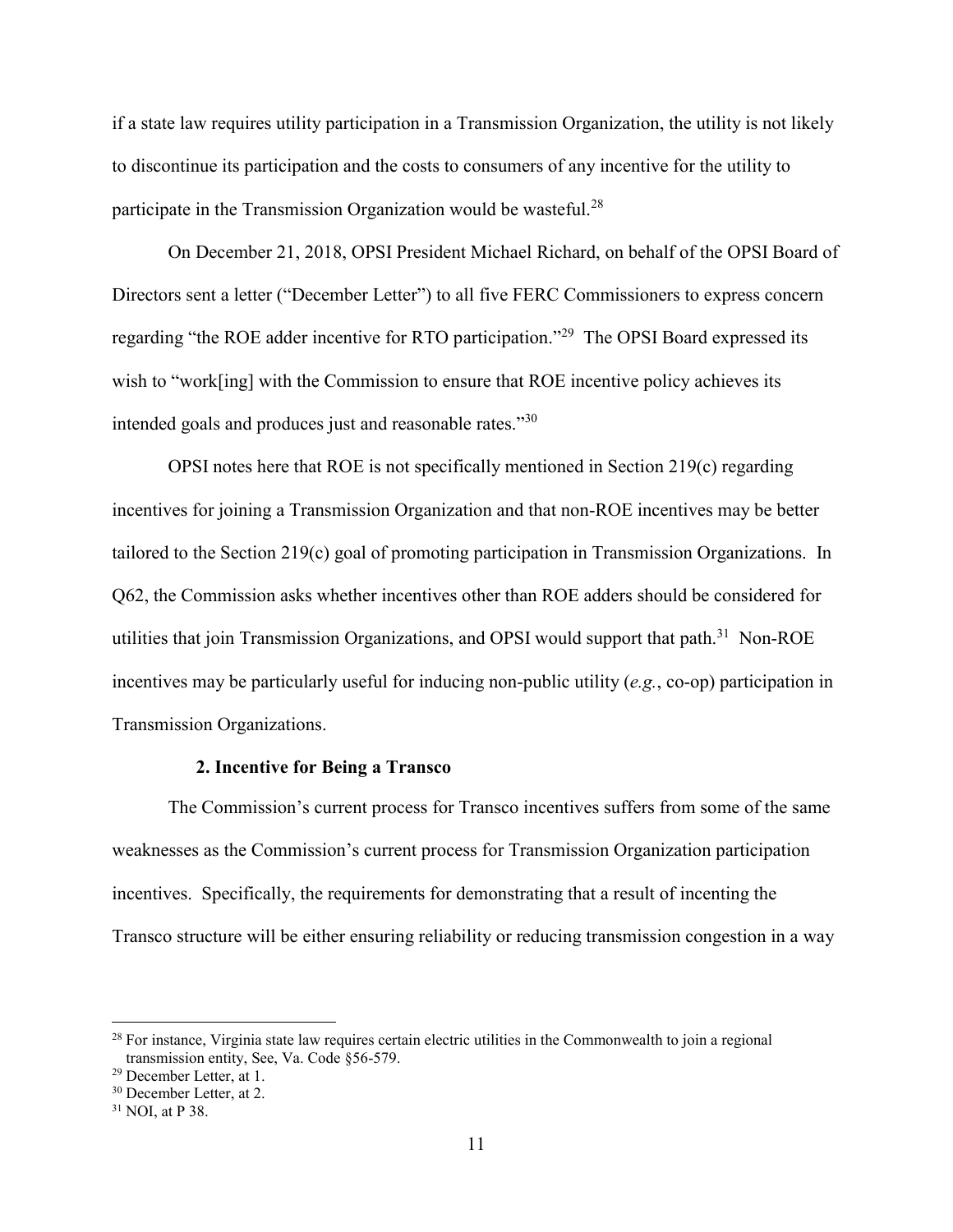that will reduce the cost of delivered power are not clear and transparent. Nor is it clear that the Commission applies a risk/challenge test to assess whether the likelihood that achievement of the reliability improvement or the congestion reduction would occur absent granting of the Transco incentive. Also, the Commission does not currently employ benefit metrics or use a benefit/cost test in its evaluation of Transco incentive applications to ensure that the "benefitting consumers" requirement of Section 219 is satisfied. Finally, OPSI notes that, unlike Subsection 219(c), which specifically authorizes the Commission to grant an incentive to an electric utility that joins a Transmission Organization, Section 219 does not specifically authorize the Commission to approve Transco incentives.

# **C. Incentive Re-Evaluation**

OPSI expects some other commenters in this proceeding to recommend that the Commission require periodic re-evaluation of some or all of the incentives it grants. OPSI is not necessarily opposed to such proposals, but enhanced reporting requirements may be an adequate substitute at this time as described below. OPSI is concerned that consumers not be required to continue to bear the costs of incentives that no longer serve the purpose of providing consumer benefits or the costs of continuing to incent utility actions which would occur even without the incentive. However, OPSI is also concerned that mandatory re-evaluation could be overly burdensome, and such administrative processes themselves contribute to consumer costs.

In the NOI, the Commission describes Form FERC-730 which requires transmission incentive recipients to provide limited information in annual reports.<sup>32</sup> These reporting requirements are not adequate, particularly if the Commission adopts OPSI's recommendation regarding benefit metrics and benefit cost measures. As described in the NOI, Form FERC-730

 <sup>32</sup> NOI, at P 48.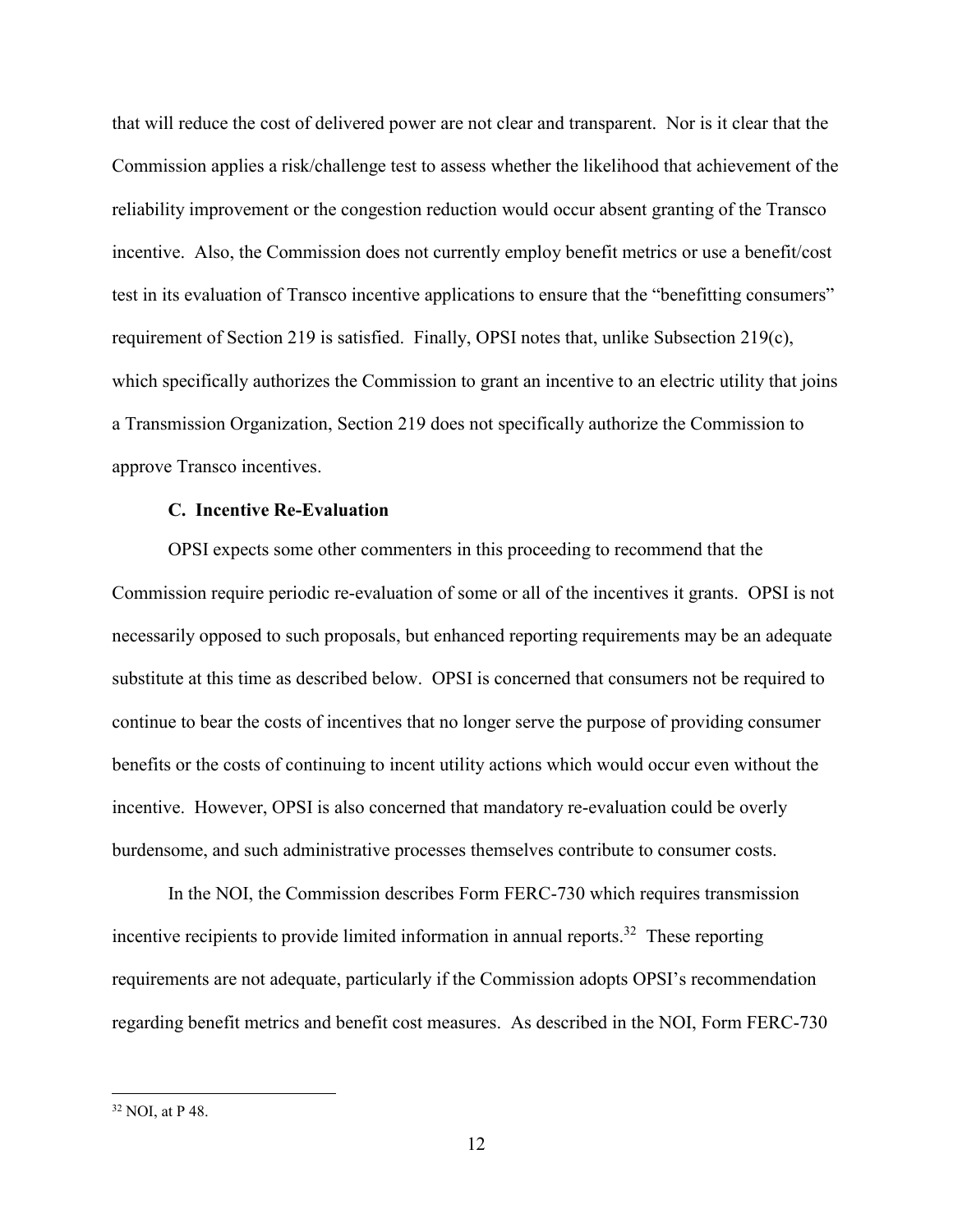requires incentive recipients to provide only general project cost data and does not include any reporting whatsoever regarding benefits. Also, Form FERC-730 appears designed for project reporting, rather than for company reporting by Transco incentive recipients or recipients of incentives to join Transmission Organizations. The Commission needs to collect data to ensure that each of the incentives it grants continues to provide benefits exceeding costs.

For this reason, OPSI recommends that the Commission enhance its reporting requirements for incentive recipients,<sup>33</sup> to gather information which will shed light on whether a previously granted incentive should be modified or discontinued. The benefit/cost data in the Commission's annual reporting requirement should mirror the benefit/cost data required in the incentive application review process recommended by OPSI in these Comments. Robust reporting requirements, in conjunction with current FPA Section 206 complaint rights, may adequately address the concerns of parties seeking periodic re-evaluation of incentives previously granted.

### **III. CONCLUSION**

In its December 21, 2018 Letter, the OPSI Board encouraged the Commission to initiate a notice of inquiry to begin the process of re-examining its transmission incentive policy."34OPSI appreciates the Commission's NOI and offers these comments for the Commission's consideration. OPSI encourages the Commission to add a benefit/cost test to its current incentive application evaluation process to ensure that the statutory requirement for consumer benefits is satisfied. OPSI also encourages the Commission to enhance its reporting requirements on incentive recipients so that sufficient information will be available for

 $33$  OPSI does not support the Commission's idea  $(Q 99)$  for imposing additional reporting requirements on entities not receiving incentives as a means for assessing the effectiveness of the incentives granted to recipients.